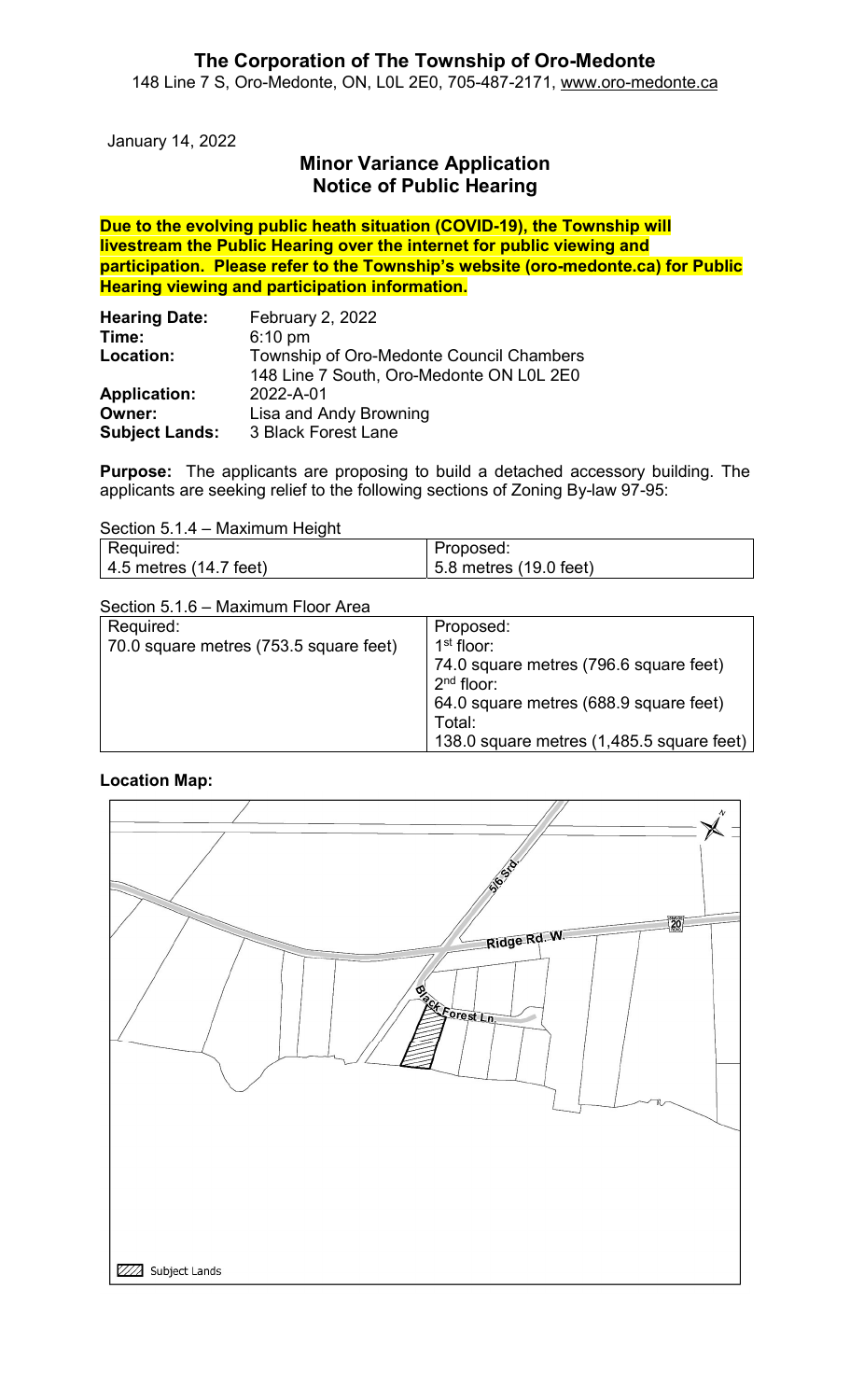### Have Your Say:

Input on the application is welcome and encouraged. For specific details regarding public participation during the meeting please check the Township website at https://www.oromedonte.ca/municipal-services/planning-information.

Written submissions can be made by:

- 1. Emailed to **planning@oro-medonte.ca** prior to or during the Public Hearing;
- 2. Dropped in the drop box at the Township Administration Office on Line 7 South;
- 3. Faxed to (705) 487-0133; or,
- 4. Mailed through Canada Post.

If a person or public body does not make oral submissions at the public hearing or make written submissions prior to the decision on this application, and subsequently submits an appeal of the decision, the Ontario Land Tribunal (OLT) may dismiss the appeal. If you wish to be notified of the decision of the Township of Oro-Medonte in respect to the application, you must make a written request.

Individuals who submit letters and other information to Council and its advisory bodies should be aware that all information, including contact information, contained within their communications may become part of the public record and may be made available through the agenda process, which includes publication on the Township's website.

Written submissions/requests should be directed to:

Township of Oro-Medonte 148 Line 7 South Oro-Medonte, Ontario L0L 2E0 Attn: Secretary Treasurer, Development Services planning@oro-medonte.ca

#### More Information:

For further information, please contact the Secretary-Treasurer during regular office hours Monday to Friday 8:30 a.m. to 4:30 p.m. A copy of the Staff Report will be available to the public on January 28, 2022 on the Township's Web Site: www.oro-medonte.ca or from the Development Services Department.

Andy Karaiskakis Secretary-Treasurer